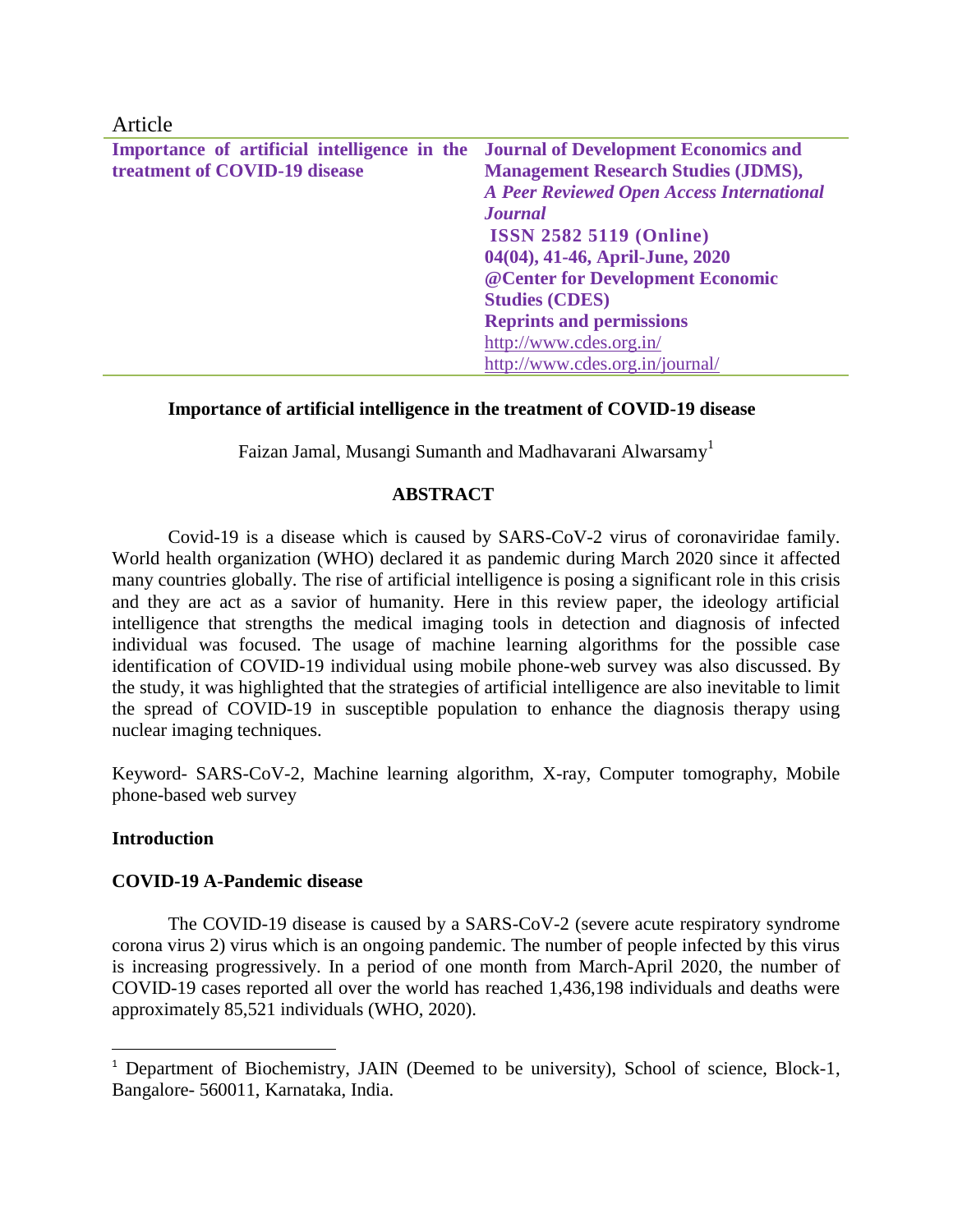World Health Organization (WHO) declared it a public health emergency of an international concern (PHEIC) and recognized it as a pandemic disease. This SARC-CoV-2 virus, directly attack the type II alveolar cell inside the alveoli of lungs which is responsible for reducing surface tension during exchange of gases (Yel *et al.,*2019). This virus releases its positive sense single stranded RNA [(+) ssRNA] inside the cell through ACE-2 receptor (Angiotensin converting enzyme 2 receptor) and then it seize the ribosome of host cell to synthesize protein via translation process (Leila and Ghasemi, 2020). The SARS-CoV-2 virus also utilizes the RNA dependent RNA polymerase enzyme to create more viral RNA genetic material. The viral proteins produced through translation are utilized for synthesis of glycoprotein spikes and other viral components. Once the viral components assembled, it trigger viral multiplication more rapidly and eventually destroy both type 1 and type 2 alveolar cells of lungs. Immediately after the disruption of type 2 alveolar cells, the victim start to suffer from acute symptoms like shortness of breathing, cough, fever to multi organ failure based on the severity of infection which even cause death of the host (Leila Mousavizadeh and Sorayya Ghasemi, 2020)

### **Conventional imaging technologies**

Chest X-ray is a kind of nuclear imaging technique which uses a limited dose of ionizing radiation that helps to identify the physiological changes in a human lung. It has also been used to monitor any structural abnormality in heart and chest wall as well. The X-ray images aid in the diagnosis of a majority of COVID-19 symptoms like shortness of breath, cough, fever, chest pain and injury. For this X-ray imaging, medical technicians would have specially trained to correct the posture of a patient in X-ray machine following the standard procedures. However, all these steps involve a physical contact between patient and medical technician which increases the high chance of viral infection exposure.

Computer tomography (CT) also called as computerized axial tomography is also being used for the diagnosis of COVID-19. It uses X-ray beam to build a cross section images of body for diagnosis purposes. Radiologists inject a contrasting material inside the arm of patient or in rectum via an enema which block the X-ray beam and appear white background on images. This imposes the patient blood vessel, intestine and other body parts more visible on image. Unfortunately, all these conventional imaging tools for the diagnosis of COVD-19 involve unavoidable contact between patient and doctors which indirectly increases the high risk of COVID-19. Due to these factors, we desperately need AI (Artificial Intelligence) aided medical imaging technologies which reduces the contact between health care workers and infected individual in a smart way (Zhang and Song, 2020).

# **Image segmentation by artificial intelligence**

The most important step in image processing for evaluation and calculation is segmentation. It helps us to identify the infected region of lungs or region of interest. It may be the infected region of lung lobes, or broncho pulmonary segments in chest CT-scan or X-ray. This segmented region is used for diagnosis and for various other applications. CT-scan gives us a high quality image of infected region of lungs in COVID-19 patient. The segmentation can be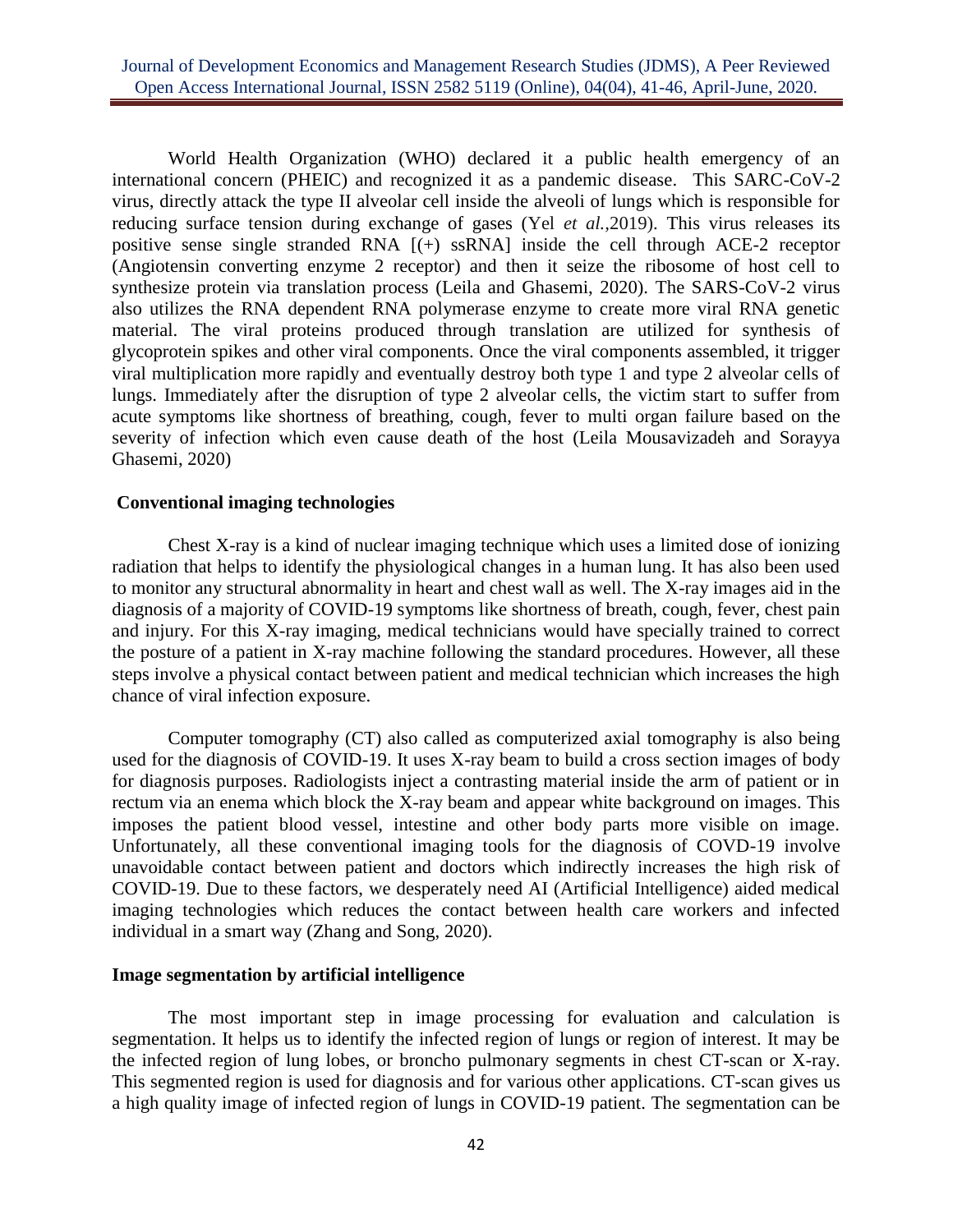done by using deep learning method like basic U-Net or U-Net ++ (Ronneberger and Philipp Fischer; 2015)



Image source- [//doi.org/10.1148/radiol.2020200432](https://doi.org/10.1148/radiol.2020200432)

The Fig.1, shows the symptoms of SARC-CoV-2 virus which include the formation of ground glass opacity, crazy-paving pattern (ground glass opacity with superimposed inter-and intralobular septal thickening) and consolidation with air bronchogram. These are the common symptoms of COVID-19 infected individual. Crazy paving pattern and consolidation with Air bronchogram are the most dominantly found in COVID-19 individual, which takes peak during the incubation period between 9-13 days followed by slow clearing is been used for AI (Tao *et al.,* 2019)



.

**Fig 2 : AI- aided segmentation methods** Image source – RADlogics

 Using three CT-scans from a single corona virus patient, Radlogics algorithm (AI) help to quantify the amount of recovery with a "corona score". According to US San Diego health physicians AI has a capability to detect SARS-CoV-2 virus in patient even before its diagnosis get confirmed. In literature, there are various architecture given which can be used for lung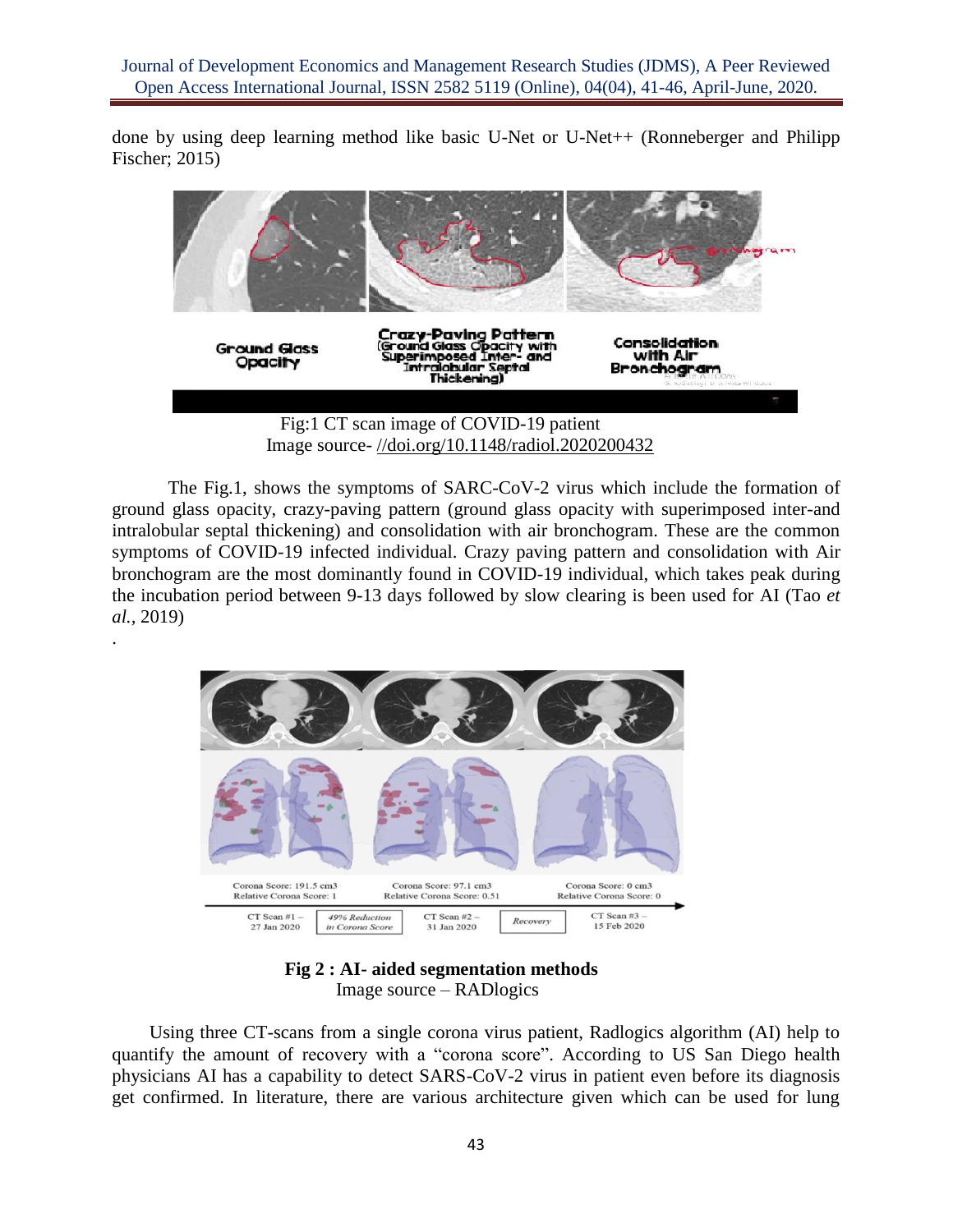segmentation but the most famous architecture used is U-Net ( Fully convolutional network). Its application includes segmentation of both lungs region and lung lesion for COVID-19 application using AI.

# **Identification of COVID-19 cases through AI framework with mobile-based phone survey when any city or town is in quarantine**

This is a conceptual framework of AI aided data collection and possible COVID-19 case identification. It has 3 images (a), (b), (c)

- **(a)** Any geographical region (city/ town/ village) **-:** It shows a number of household present in a given city or town which is under quarantine.
- **(b)** Respondent and Non respondent of phone based web survey **-:** The number of people who responded through phone-based web survey about their symptoms, travelling history etc are represent in form of blue circle, whereas non-respondent are represented in form of yellow circle.
- **(c)** Possible identified cases of COVID-19 in a survey which includes respondent and non respondent **-:** Identified possible COVID-19 case among the respondent are denoted by red dot whereas the number of people who don't respond in Phone-based web survey but they are possible COVID-19 case individual are denoted by red circle having yellow colour in center



 **Fig: 3 Identification of COVID-19 through AI** (Srinivasa Rao, 2020)

# **Participatory diseases surveillance of COVID-19 pandemic in India**

COVID-19 diseases pandemic requires an urgent close observation of infected individual to control the spread of diseases. Participatory disease surveillance technology already adopted in many other countries like China to track the movement, geographical location of infected individual to stop the exposure of viral infection to any other healthy individual. India is a country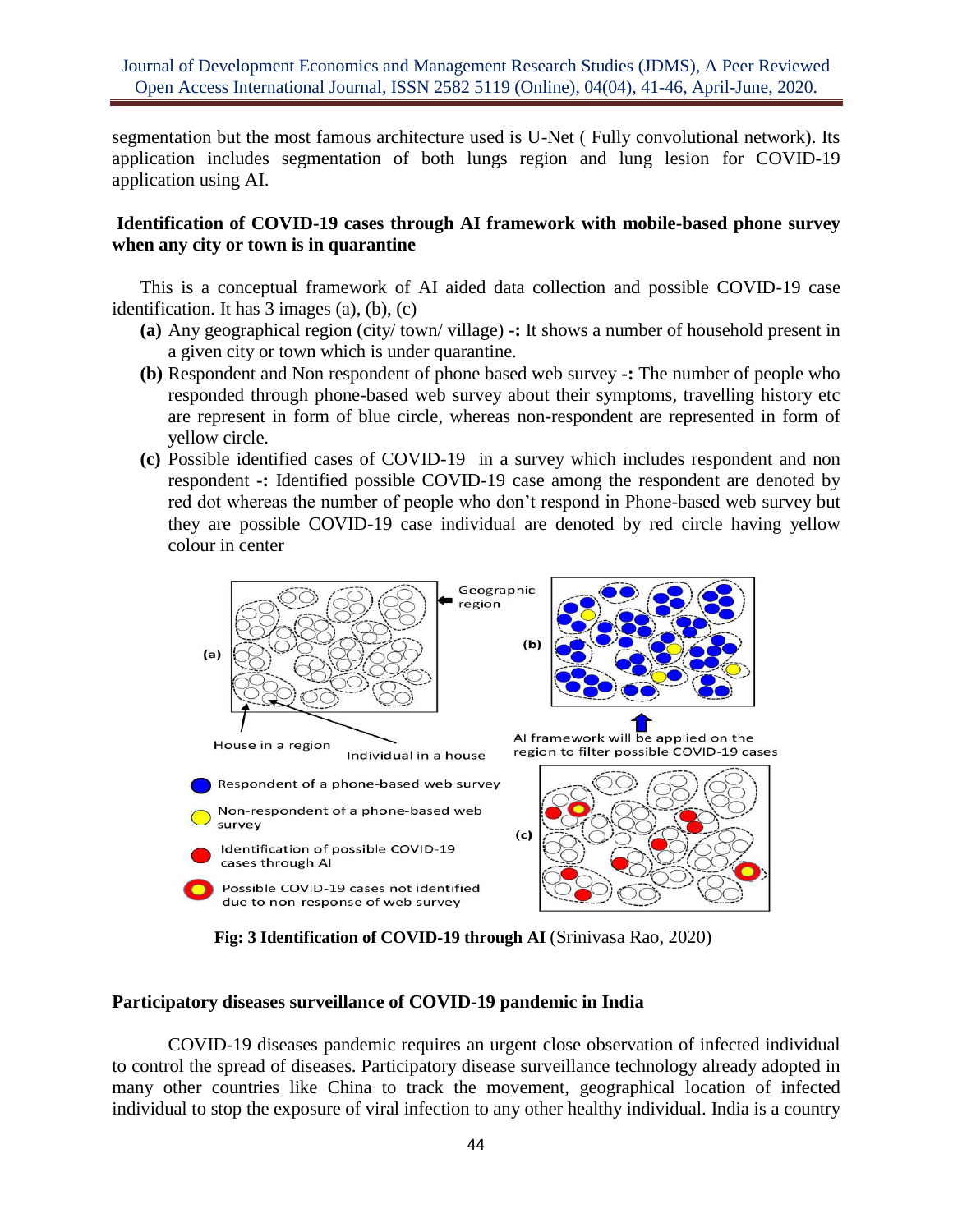## Journal of Development Economics and Management Research Studies (JDMS), A Peer Reviewed Open Access International Journal, ISSN 2582 5119 (Online), 04(04), 41-46, April-June, 2020.

which has a high dense population and has a strong telecom industry facility. Therefore it is very important for a country like India to introduce a PDS (Participatory disease surveillance) technology into its population to track the viral infection.

Recently India has launched its own app called Aarogya setu app developed by government of India to connect the common people to promote health care facility without any time delay. This app track the COVID-19 infected individual based on their mobile location. The core function of this app is to provide information of health status of individual to the government. This app predict the high risk of chances of viral infection of a given individual on the basis of databases which is created by Lab confirmed report of COVID-19 cases. This app use Bluetooth and users mobile location to track the individual. It asks for certain questions about gender, age, symptoms detail, travel history etc. Then, it scores the risk status of the given individual with COVID-19 as low, moderate or high.

Users of this app are informed on the basis of risk assessment like isolation, log temperature after every 2 hours. Finally it informed the suspect of viral infection to go for detail testing in health care clinics present nearby its location. This technique is cost effective and gives very quick result. It helps us to stop the spread of viral infection in pandemic or in crisis (Suneela Garg and Nidhi bhatnagar, 2020)

### **Conclusion**

The SARS-CoV-2 virus spread all over the world and it is an ongoing pandemic. Application of AI acts as a very useful tool for diagnosis and for treatment measures. Artificial intelligence or intelligent medical imaging plays a very important support system to fight against COVID-19. This article provides the application of artificial intelligence in support with regular conventional methods. AI assists to track the infected individual effectively to stop the spread of diseases by using mobile-based phone survey. It is very important to note that AI provides only partial information about patient infected with COVID-19. Therefore it is very important to combine clinical data and laboratory experiment results which will help in better screening, diagnosis and treatment of patient infected with COVID-19. We believe that AI will show excellent capability in fusing information from multiple sources to give us accurate, efficient result in diagnosis and in treatment of diseases.

# **References**

Fatema M.salman, Samy S. Abu naser, Eman alajrami, Baseem S. Abu naseer, Belal A.M. Ashqar, 2020 .COVID-19 detection using artificial intelligence, AUG repository Vol 4(3) :18-25.

Fan Wu et al.,2020. A new coronavirus associated with human, respiratory disease in china. Nature, Vol (579): 265-269.

Hussin A.Rothan and Siddappa, 2020. The epidemiology and pathogenesis of coronavirus disease (COVID-19) outbreak. Journal of Auto-immunity, Vol (109): 102433-102438.